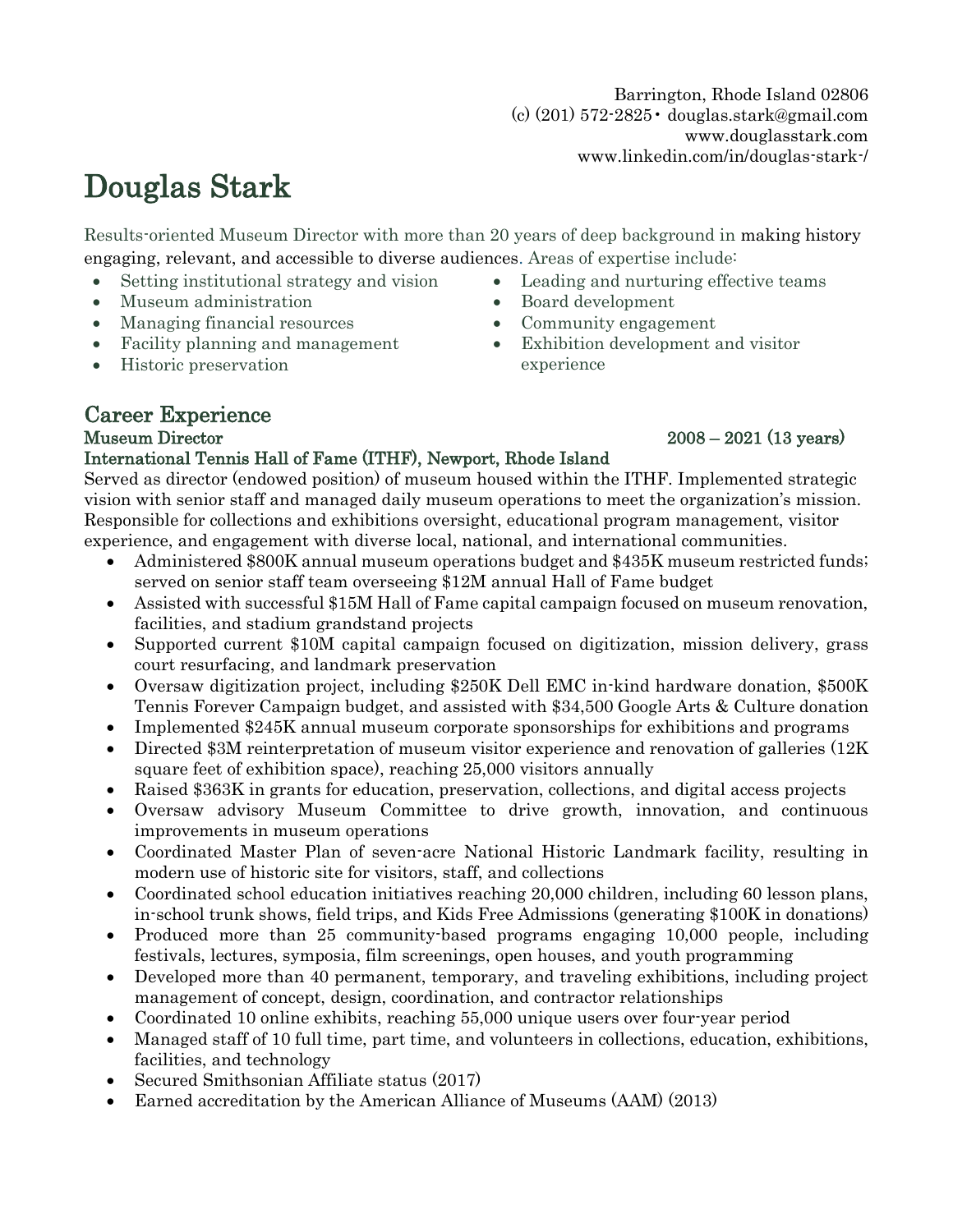## Early Career Experience

#### Curator of Education & Outreach / Curator of Collections & Exhibitions / Curator of Archival Collections / Librarian 2002 – 2008 (6 years)

## United States Golf Association (USGA) Museum and Library, Far Hills, New Jersey

Within museum department of USGA parent organization, developed, implemented new visitor experience, and oversaw library collection to promote greater understanding of golf history.

- Part of museum team that developed visitor experience for 5K square feet of exhibitions within16,000 square-foot Arnold Palmer Center for Golf History as part of \$20M renovation and expansion project, reaching 10,000 visitors annually
- Assisted in the design of new USGA museum identity, development and implementation of logo design, marketing, and public relations plans, website content, and retail products
- Participated in development of five-year operational plan focusing on interdepartmental teamwork to increase museum visibility, revenue generation, and employee collaboration
- Created physical and intellectual access of library collection of books, periodicals, manuscripts, and institutional records, including cataloguing and preservation

## Assistant Curator | Librarian & Archivist 1998-2002 (4 years)

Naismith Memorial Basketball Hall of Fame, Springfield, Massachusetts Served as part of museum team that created a new visitor experience. Responsible for managing the collection, creating exhibitions, and developing education programs. Assisted with execution of Enshrinement Weekend and administering voting process.

- Developed visitor experience for 35K square feet of exhibitions as part of \$103M riverfront redevelopment project
- Assisted in coordinating interpretive plan for new Basketball Hall of Fame
- Developed and implemented 10 temporary exhibitions over four years
- Oversaw school and adult programming, publicity, and product development, increasing school visitation by 500%
- Created physical and intellectual access of library collection of books, periodicals, manuscripts, and institutional records, including cataloguing and preservation

## Consulting

- The Sailing Museum, Newport, R.I., 2019 to present
- The International Marathon Center, Hopkinton, M.A., 2018 to present
- Jewish Basketball Exhibit, Naismith Memorial Basketball Hall of Fame. Part of Capital Campaign "It's Time to Move Forward," 2019-2020

## Education

- Professional MBA; Concentration in Non-Profit Management, University of Massachusetts Amherst
- MA in American History New York University

New York State Professional Certificate in Museum Studies New York State Professional Certificate in Archival Management, Historical Society Administration & Historical Editing

• BA in American History; Minor in Art History – Cum Laude Brandeis University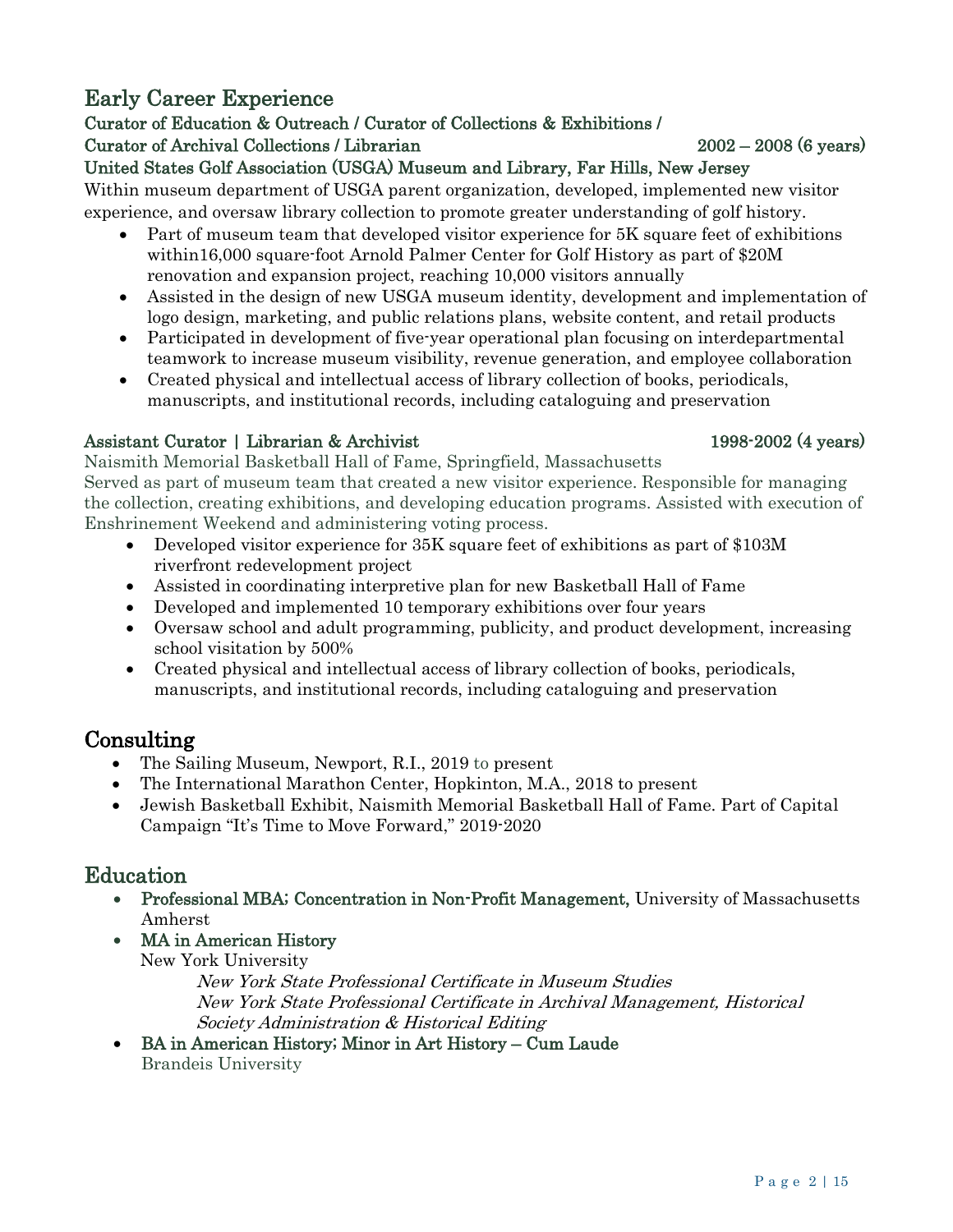## Fundraising and Grants

### International Tennis Hall of Fame

- Assisted with successful \$15M Hall of Fame capital campaign focused on museum renovation, facilities, and stadium grandstand projects
- Supported digitization, technology, and landmark preservation initiatives in current \$10M capital campaign focused on digitization, mission delivery, grass court resurfacing, and landmark preservation
- Oversaw digitization project, including \$250K Dell EMC in-kind hardware donation, \$500K Tennis Forever Campaign budget, and assisted with \$34,500 Google Arts & Culture donation
- Implemented \$245K annual museum corporate sponsorships for exhibitions and programs
- Raised \$363K in support for museum education, preservation, collections stewardship, and digital access projects, including:
	- \$6,600 Rhode Island Council for the Humanities (RICH) COVID 19 Relief Fund (Digital Access), 2020
	- \$12,000 Rhode Island Council for the Humanities (RICH) Major Grant (Education), 2020
	- \$9,500 The 1772 Foundation and Preserve Rhode Island Historic Preservation Matching Grant (Preservation), 2020
	- \$2,000 Rhode Island Council for the Humanities (RICH) Mini Planning Grant (Digital Access), 2020
	- \$6,000 National Endowment for the Humanities (NEH) Preservation Assistance Grant for Smaller Institutions (Preservation), 2018
	- \$300,000 Rhode Island Historical Preservation and Heritage Commission State Preservation Grant (Preservation), 2017
	- \$5,150 National Endowment for the Humanities (NEH) Preservation Assistance Grant for Smaller Institutions (Preservation), 2010
	- \$4,000 Rhode Island Foundation Archive, Document, Display, Disseminate (ADDD) Fund (Preservation), 2010
	- \$5,000 National Trust for Historic Preservation Cynthia Woods Mitchell Fund for Historic Interiors (Preservation), 2010
	- \$5,410 National Endowment for the Humanities (NEH) Preservation Assistance Grant for Smaller Institutions (Preservation), 2009
	- \$350 Museum Assessment Program (MAP) grant (Collections Stewardship) Institute of Museum and Library Services/American Association of Museums, 2008
	- \$7,020 Collections Assessment Program (CAP) grant Institute of Museum and Library Services/Heritage Preservation (Collections Stewardship), 2008

### United States Golf Association Museum

Raised \$7,890 in support of preservation project, including:

• \$7,890 Collections Assessment Program (CAP) grant (Preservation), Institute of Museum and Library Services/Heritage Preservation, 2003

#### Naismith Memorial Basketball Hall of Fame

Raised \$2,025 in support for preservation and collections stewardship projects, including:

- \$1,775 Museum Assessment Program II (MAPII) grant (Collections Stewardship), Institute of Museum and Library Services/American Association of Museums, 2000
- \$250 Preservation Planning Survey Northeast Document Conservation Center (Preservation), 1999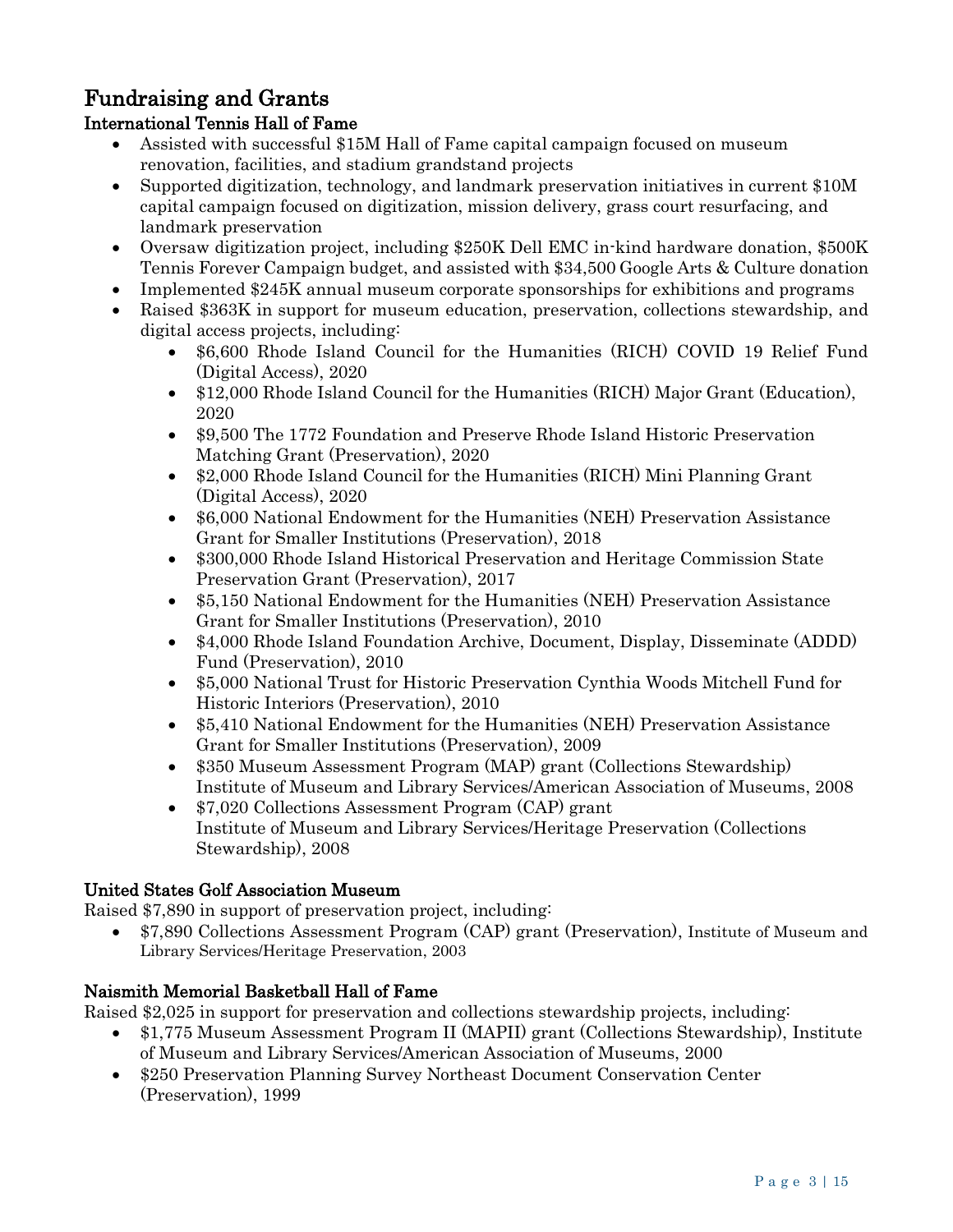## Professional Service

### Board Service

- New England Museum Association, 2012 to 2020. President 2020
- Tennis Collectors of America, Honorary Board Member, 2013 to 2021
- Newport Architectural Forum, Newport, RI, 2009 to 2017

#### Committee Participation

- The International Sports Heritage Association–Grants Committee, 2021
- The International Sports Heritage Association–Conference Committee, 2019-2021
- The International Sports Heritage Association–Schroeder Committee, 2019-2021
- American Alliance of Museums, Board Nominating Committee, 2019-2020
- New England Museum Association, Annual Meeting, Burlington, VT, November 2019
- American Association for State and Local History, Professional Development, 2009 to 2012
- New England Museum Association, Annual Meeting, Nashua, NH, November 2009
- Mid Atlantic Association of Museums, Annual Meeting, Brooklyn, NY, October 2006
- Mid-Atlantic Regional Archives Conference, Spring Meeting, Trenton, NJ, April 2003
- New England Archivists, Spring Meeting, Hanover, NH, May 2001
- New England Archivists, Fall Meeting, Durham, NH, November 1999

#### Conference Co-Chair

- New England Museum Association, Annual Meeting, Newport, RI, November 2013
- International Sports Heritage Association, Annual Meeting, Newport, RI, October 2012
- New Jersey Association of Museums, Annual Meeting, Newark, NJ, May 2007

#### Reviewer

- American Alliance of Museums, Museum Assessment Program (MAP), 2001 to present
- Institute of Museum and Library Services, Museums for America Grants, 2006

## Professional Affiliations

- Professional Football Researchers Association, 2021 to present
- Society for American Baseball Research, 2019 to present
- Tennis Collectors of America, 2008 to 2021
- American Association of Museums, 1995 to present
- New England Museum Association, 1995 to present
- American Association for State and Local History, 2009 to present
- Mid-Atlantic Association of Museums, 2003 to 2008
- Society of American Archivists, 1995 to 1999, 2003 to 2008
- New England Archivists, 1998 to 2002
- Mid-Atlantic Regional Archives Conference, 2002 to 2008
- North American Sports Library Network, 1998 to 2008
- North American Society for Sports History, 1998, 2002 to 2008
- Golf Collectors Society, 2002 to 2008

## Additional Professional Development

|           | QM2/Durel Consulting Partners, Museum Directors Baltimore Roundtable | 2009 to 2012   |
|-----------|----------------------------------------------------------------------|----------------|
|           | Northeast Document Conservation Center                               | Andover, MA    |
|           | <b>Managing Preservation Workshops</b>                               | 2002-2003      |
|           | • The Foundation Center                                              | New York, NY   |
|           | Grant writing and fundraising courses                                | 2003           |
| $\bullet$ | Chippewa Valley Technical College                                    | Eau Claire, WI |
|           | Records and Information Management Course                            | 2002           |
| $\bullet$ | The Grantsmanship Center                                             | Glen Ridge, NJ |
|           | Grant Writing Workshop                                               | 2002           |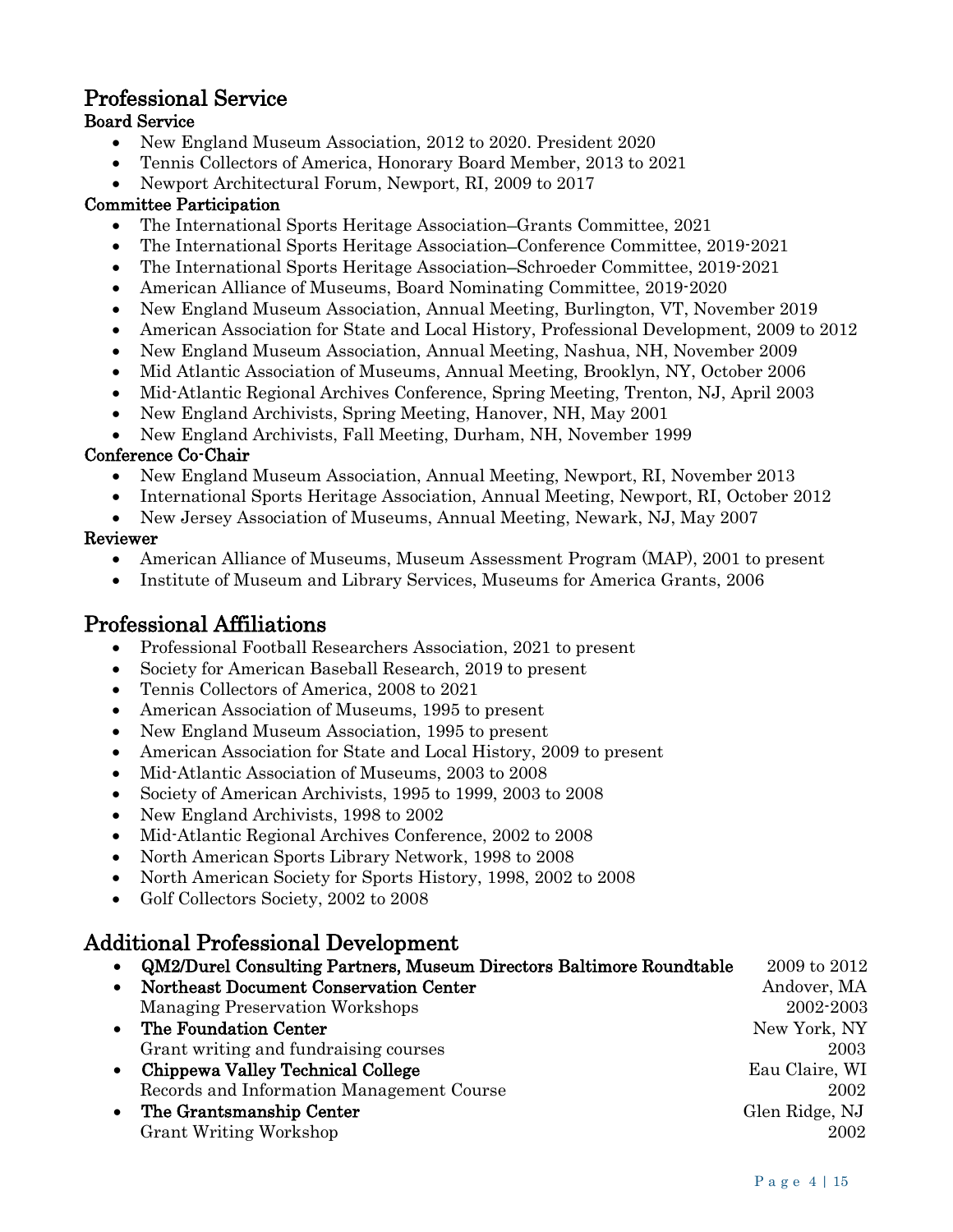## Award Recipient

Individual

• 2021 New England Museums Association Excellence Award

• 2016 International Sports Heritage Association's Schroeder Award for Meritorious Service Institutional

- 2019 Stewardship Award by Preserve RI/ The Rhode Island Historical Preservation & Heritage Commission
- Doris Duke Preservation Award by the Newport Restoration Foundation 2020
- International Sports Heritage Association ISHY Award 2021—online exhibit *Breaking the* Barriers: The ATA and Black Tennis Pioneers
- International Sports Heritage Association ISHY Award 2020—online exhibit Smash Hit: The Evolution of the Tennis Racquet
- International Sports Heritage Association ISHY Award 2019—online exhibit Courting Fashion
- International Sports Heritage Association ISHY Award 2008—video production Breaking the Barriers: The ATA and Black Tennis Pioneers

#### Community Programs International Tennis Hall of Fame

Produced more than 25 community-based programs, including festivals, lectures, symposia, film screenings, open houses, and youth programming that engaged 10,000 people.

#### 2020

- Talk: Black Tennis History in Rhode Island
- Talk: Althea Gibson and the History of Tennis

#### 2016

- ITHF & newportFILM's Sports Film Festival, three-day event featuring five feature documentaries, several shorts, panel discussions
- Host: Court Tennis Conference

#### 2015

• Film: Thirteen's American Masters: *Althea* 

#### 2014

• Film: WCT: The Road to Open Tennis, with guest appearances and  $Q & A$  by several Hall of Famers

#### 2013

- Movie night at the Casino Theatre—*Amistad*
- Newport Winter Festival
- Family Day Family Friendly Activities Over Thanksgiving Weekend
- Holiday Open House
- Deck the Hall: Decoration Lighting & Carols

#### 2012

- Newport Winter Festival
- Book Event & Film Screening A Night to Remember: Tennis and the Titanic
- Newport Casino A Cappella Invitational
- Talk: Historic Images and Aesthetic Pleasures: Design Inspiration for the Newport Casino
- Easter Egg Hunt
- Talk: Great Tennis Rivalries with ESPN's Greg Garber
- Movie Night in the Casino Theatre—High Society
- Family Day Family Friendly Activities Over Thanksgiving Weekend
- Holiday Open House
- Deck the Hall: Decoration Lighting & Carols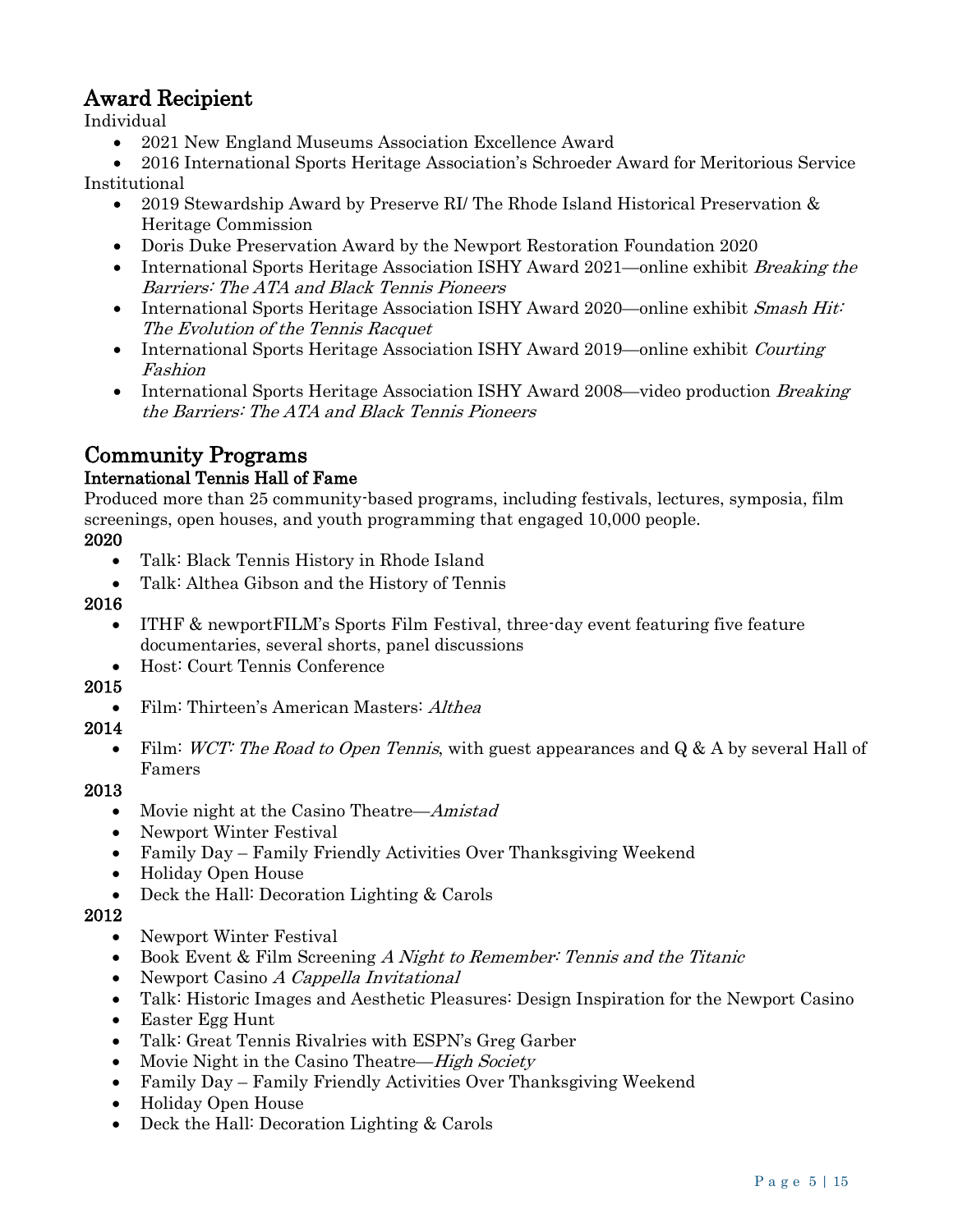#### 2011

- Movie Night at the Casino Theatre: Mr. North
- The Casino Theatre: Lights, Hammers, Action lecture on restoration of the historic Casino Theatre
- Newport Winter Festival
- Easter Egg Hunt
- Book Event: A Terrible Splendor with author Marshall Jon Fisher
- Book Event: *Stanford White Architect* with author Samuel White
- Book Event: *Mix it Up, Make it Nice: Secrets of a Tennis Mom* Featuring Betty Blake, Mother of ATP World Tour Pro James Blake
- Film: Fire and Ice, (Borg / McEnroe HBO documentary)
- Get Your Mind & Body in the Game: Keys to Developing a Top Tennis Game for Baby Boomers
- Family Day Family Friendly Activities Over Thanksgiving Weekend
- Holiday Open House
- Deck the Hall: Decoration Lighting & Carols

#### 2010

- Movie Night at the Casino Theatre—Woody Allen's *Match Point*
- Newport Winter Festival
- Film screening of *Origins of Tennis*, a 40-minute film produced for the Tennis Channel
- Lecture: Paul Fein, author of Tennis Confidential II
- Lecture Hall of Famer Donald Dell, author of Never Make the First Offer
- Panel discussion about raising a young tennis player
- Easter Egg Hunt
- Screening of 50,000 Balls, a documentary about competitive junior players
- Casino Theatre Tour of newly restored and expertly preserved theatre
- Family Day Family Friendly Activities Over Thanksgiving Weekend
- Holiday Open House
- Deck the Hall: Decoration Lighting & Carols

#### 2009

- Newport Winter Festival
- Book Event: Strokes of Genius—L. Jon Wertheim
- Talk: Bud Collins—The Miracle Man of Tennis: Dick Williams...Titanic Survivor
- Talk: Bruce Levine—Racquet Man
- Holiday Open House

#### Architectural Symposia (2010-2017)

Directed the Tennis Hall of Fame's accredited (AIA RI) architectural symposium for eight years including program development, speakers, and house tour coordination. Programs reached 1,200 participants and raised \$40K in sponsorships.

- The Architecture of Newport's Sporting Life, 2017
- McKim, Mead & White: After the Shingle Style, 2016
- Eve of the Gilded Age: Newport Architecture 1830-1880, 2015
- Richard Morris Hunt: America's Architect, 2014
- Ogden Codman Jr., and Edith Wharton: Architecture and Interior Design, 2013
- Horace Trumbauer: Residential Architecture, 2012
- Peabody & Stearns: Residential Resort Architecture, 2011
- McKim, Mead & White: The Newport Casino Era, 2010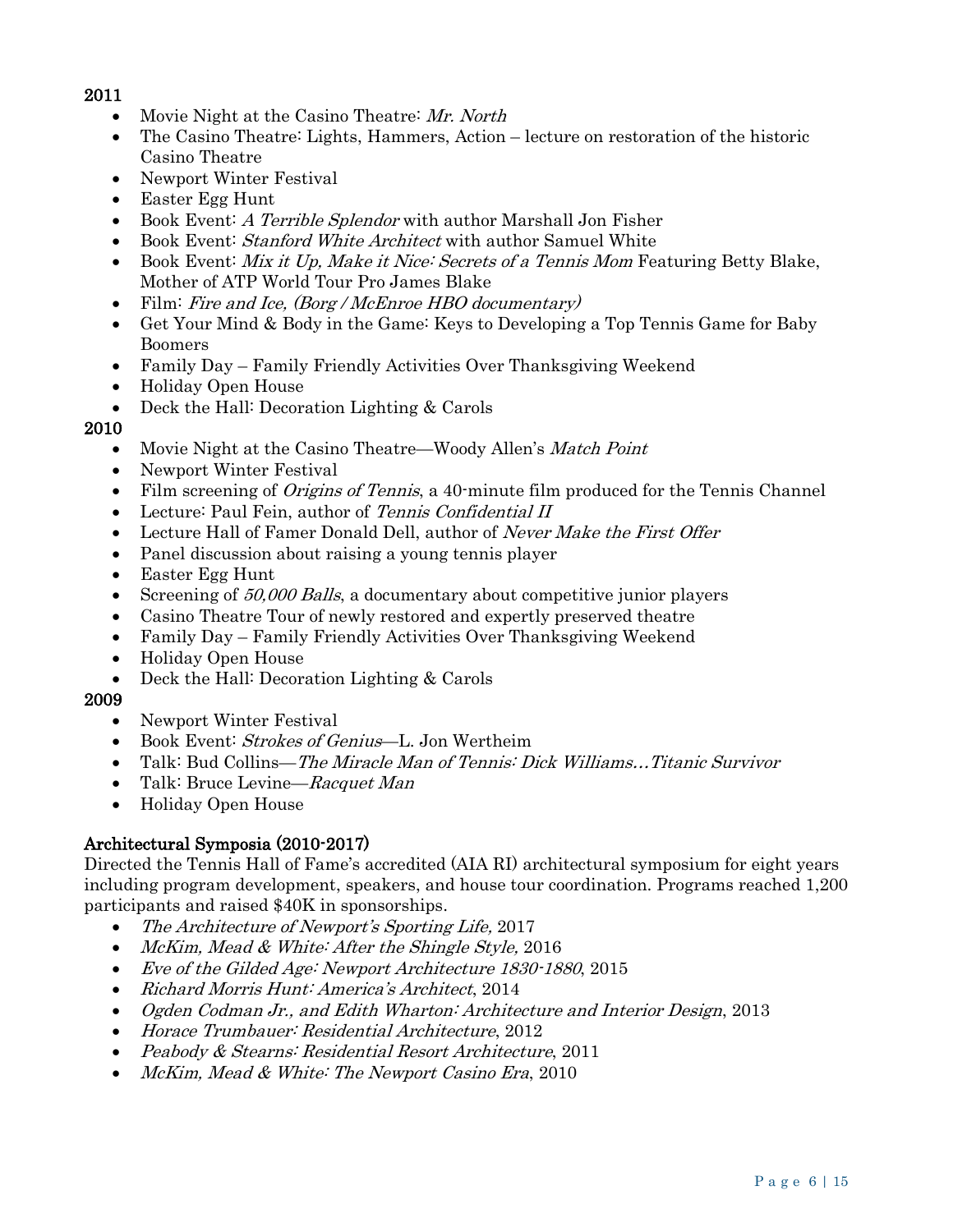## Educational Curriculum Development

#### International Tennis Hall of Fame

The History of Tennis—Explores civil rights, women's history, globalization, Rhode Island history, geography, and pop culture.

- Civil Rights (Grades 5-8) Breaking the Barriers: African Americans and the World of Tennis explores the tennis players and coaches who broke the color barrier and changed the game for the better. Players profiled include Lucy D. Slowe, Dr. Robert Johnson, Althea Gibson, Arthur Ashe, Venus and Serena Williams, and Madison Keys.
- Women's History (Grades 5-8) *Women in Tennis* explores the contributions women tennis players have made to the sport and society. Players profiled include Helen Hull Jacobs, Alice Marble, Althea Gibson, Billie Jean King, and Venus and Serena Williams.
- **Rhode Island History (Grades 5-8)** The Newport Casino explores Newport in the Gilded Age of the United States and the founding of the Newport Casino, its lean years, and eventually the establishment of the National Lawn Tennis (now International Tennis) Hall of Fame.
- **Rhode Island History (Grades 5-8)** Tennis at the Newport Casino allows students to research the history of tennis on this historic site using various sources and points of view.
- Globalization (Grades 5-8) Tennis in the Olympics explores the history of Olympic Games both with and without tennis—and the worldwide events which took place in those Olympic years. Younger students will learn about events and their timelines, while older students will learn about the cause and effect of major world events on the Olympic games.
- Globalization (Grades 5-8) Tennis and War explores conflicts in modern history and the tennis players and Hall of Famers who participated in these conflicts, whether on the battlefield or on the home front.
- Geography (Grades 5-8) The Traveling Tennis Players explores world geography through the travels of two modern-day tennis players over a busy few months on the professional tennis tours.
- **Geography (Grades 3-4)** Barnstorm Like a Tennis Player! focuses on the geography of the United States while teaching students about Jack Kramer and his barnstorming pro tour of the 1950s.
- Pop Culture/Literacy (Grades 5-8) Tennis and Material Culture looks at certain items in the museum and how they relate to the stories behind the history of tennis. Participants create an exhibition catalog for artifacts in our collection.

Communicating Tennis—Covers literacy and journalism.

- Literacy (Grades 5-8) Tennis and Material Culture (see above)
- Journalism (Grades 5-12) Bud Collins and the Art of the Interview introduces students to the three different types of stories used in journalism and teaches students how to correctly write one of these stories (feature). They will also learn about Hall of Fame journalist Bud Collins and his contributions to the sport.
- Literacy (Elementary) The ABCs of Tennis allows students to explore the game of tennis and some of its vocabulary, while at the same time learn how to compile ABC books related to the game using various methods.

The Science of Tennis—Covers math, science, and physics.

- **Mathematics (Grades 5-6)** Game, Set, Math explores the history of the Hall of Famers while students do various types of word problems.
- Science (Grades 6-8) The Science of Tennis uses the Scientific Method to learn about the history of the tennis ball and how temperature affects the bounce of a tennis ball.
- Science (Grades 9-12) The Physics of Tennis allows students to explore tennis by focusing on energy, force, systems, gravity, and motion of a ball.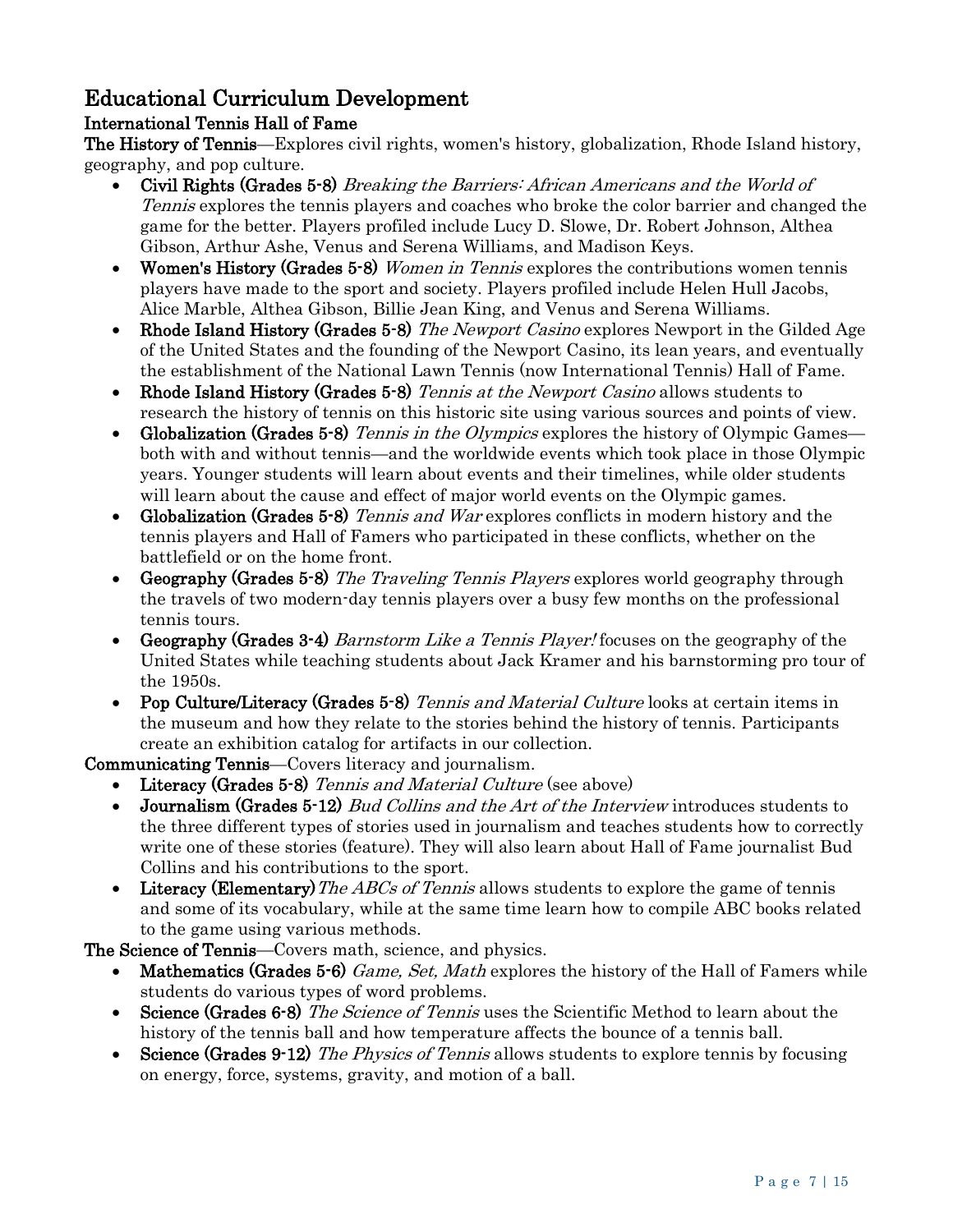## Exhibitions

#### International Tennis Hall of Fame

Developed more than 40 permanent, temporary, and traveling exhibitions, including project management of concept, design, coordination, and contractor relationships.

- Breaking Boundaries in Black Tennis online exhibit 2022
- *Courting Style: Women's Tennis Fashion*, Exhibits USA traveling exhibition, 2021-2024
- Kicks on Court: How Tennis Shoes Impacted Pop Culture (partnership with FILA) [\(https://www.tennisfame.com/sneakers\)](https://www.tennisfame.com/sneakers) online exhibit 2021
- We've Come a Long Way: The  $50<sup>th</sup>$  Anniversary of the Original 9, May 2020 to May 2021
- Class of 2020 Tribute Exhibit, May 2020 to May 2021
- We've Come A Long Way: Celebrating the 50<sup>th</sup> Anniversary of the Original 9 [\(https://www.tennisfame.com/original9\)](https://www.tennisfame.com/original9) online exhibit 2020
- French Open: A Tribute [\(https://www.tennisfame.com/FrenchOpenTribute\)](https://www.tennisfame.com/FrenchOpenTribute) online exhibit 2020
- Tennis Toys and Games [\(https://www.tennisfame.com/toys-and-games\)](https://www.tennisfame.com/toys-and-games) online exhibit 2020
- When Tennis Stopped [\(https://www.tennisfame.com/tennisstopped\)](https://www.tennisfame.com/tennisstopped) online exhibit 2020
- Inspiring Artifacts [\(https://www.tennisfame.com/inspiring-artifacts\)](https://www.tennisfame.com/inspiring-artifacts) online exhibit 2020
- Breaking the Barriers: The American Tennis Association and Black Tennis Pioneers [\(https://breakingbarriers.tennisfame.com/\)](https://breakingbarriers.tennisfame.com/) online exhibit 2020
- 1969 at 50: Rod Laver 1969 Grand Slam, May 2019 to May 2020
- Class of 2019 Tribute Exhibit, May 2019 to May 2020
- 50 Years of the Open Era, May 2018 to May 2020
- Tins, Cans and Cartons [\(https://cans.tennisfame.com/\)](https://cans.tennisfame.com/) online exhibit 2019
- Smash Hit: The Evolution of the Tennis Racquet [\(https://racquets.tennisfame.com/\)](https://racquets.tennisfame.com/) online exhibit 2019
- Class of 2018 Tribute Exhibit, May 2018 to May 2019
- Rod Laver/Tennis Hall of Fame exhibit, part of the Laver Cup that traveled to Switzerland (2019), Chicago (2018), and the Czech Republic (2017)
- Courting Fashion [\(https://www.tennisfame.com/courting-fashion\)](https://www.tennisfame.com/courting-fashion) online exhibit 2018
- Class of 2017 Tribute Exhibit, May 2017 to May 2018
- 100<sup>th</sup> Anniversary of the American Tennis Association US Open American Express Fan Experience, Billie Jean King National Tennis Center, New York, August to September 2016
- Tennis at the Newport Casino, May 2016 to May 2017
- Class of 2016 Tribute Exhibit, May 2016 to May 2017
- Tennis and the Olympics, 2016 Rio Olympics, July, and August 2016
- The Original 9 and World TeamTennis, US Open American Express Fan Experience, Billie Jean King National Tennis Center, New York, August to September 2015
- Class of 2015 Tribute Exhibit, May 2015 to May 2016
- Tennis Evolves: Racquets & Fashion, US Open American Express Fan Experience, Billie Jean King National Tennis Center, New York, August to September 2014
- Class of 2014 Tribute Exhibit, May 2014 to December 2014
- Tennis and Hollywood, May 2013 to December 2014
- Forty Years Later: The Battle of the Sexes, US Open American Express Fan Experience, Billie Jean King National Tennis Center, New York, August to September 2013
- Class of 2013 Tribute Exhibit, April 2013 to May 2014
- *Tennis and the Olympics*, International Tennis Hall of Fame & Museum Gallery at the US Open, Billie Jean King National Tennis Center, New York, August to September 2012
- Tennis and the Titanic, April 2012 to March 2013
- *Class of 2012 Tribute Exhibit*, May 2012 to April 2013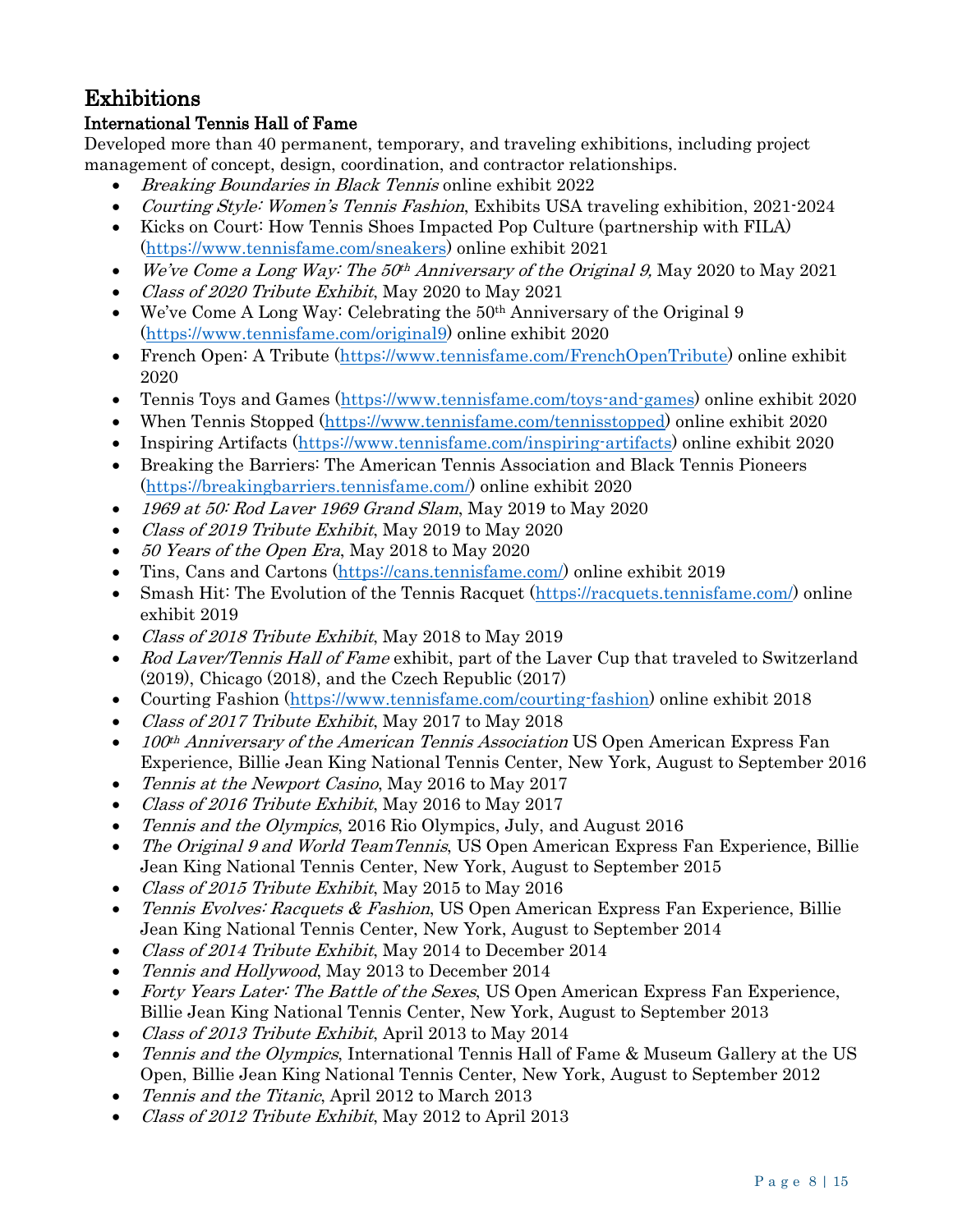- Serving Their Countries: Tennis and War, International Tennis Hall of Fame & Museum Gallery at the US Open, Billie Jean King National Tennis Center, New York, August to September 2011
- Andre Agassi: From Changing the Game...to Changing Lives, May 2011 to April 2012
- Peachy Kellmeyer: The Soul of Women's Tennis, May 2011 to April 2012
- Arthur Ashe: Champion and Humanitarian, June 2011 to June 2012
- Tennis Twosomes: Doubles Teams Across the Eras, International Tennis Hall of Fame & Museum Gallery at the US Open, Billie Jean King National Tennis Center, New York, August to September 2010
- The Casino: Newport's Playground 1880-1954, May 2010 to April 2011
- Gigi Fernandez & Natasha Zvereva: Tennis' Yin and Yang, June 2010 to May 2011
- The Woodies: Australia's Dynamic Duo, June 2010 to May 2011
- Owen Davidson: Australia's Esteemed Statesman, June 2010 to May 2011
- Derek Hardwick: Visionary for Open Tennis, June 2010 to May 2011
- Brad Parks: Wheelchair Tennis Pioneer, June 2010 to May 2011
- *Donald Dell: Renaissance Man*, June 2009 to May 2010
- Dr. Robert W. Johnson Whirlwind: A Tennis Pioneer, June 2009 to May 2010
- Andres Gimeno: Spain's Graceful Champion, June 2009 to May 2010
- Monica Seles: Passion and Pride for the Love of the Game, May 2009 to April 2010
- The Grand Slam: Tennis' Ultimate Achievement, US Open Gallery, Billie Jean King National Tennis Center, New York, August to September 2009
- Home Court: The Family Draw, US Open Gallery, Billie Jean King National Tennis Center, New York, August to September 2008

#### United States Golf Association

Developed temporary, and traveling exhibitions, including project management of concept, design, coordination, and contractor relationships.

- Let Me Play Again: Babe Didrikson Zaharias, Cancer, and the 1954 U.S. Women's Open, USGA Golf House, New Jersey, May 2004 to March 2005
- Legends of Modern Golf: Photographs by Gerald Sprayregen, USGA Golf House, New Jersey, September 2002 to February 2003; travelled to:
	- Saskatchewan Sports Hall of Fame, Canada, July to December 2005
	- British Columbia Golf Museum, Canada, January to June 2005
	- Canadian Golf Hall of Fame and Museum, Canada, September to December 2004
	- Virginia State Golf Association, Virginia, May to August 2004
	- World Golf Hall of Fame, Florida, January to March 2004
	- International Bowling Museum and Hall of Fame, Missouri, September to December 2003
	- U.S. Hockey Hall of Fame, Minnesota, July to August 2003
	- World Sports Humanitarian Hall of Fame, Idaho, March to May 2003
- Golf's Golden Age: Landscapes by Michael Miller, USGA Golf House, New Jersey, April to September 2002

#### Naismith Memorial Basketball Hall of Fame

Developed more than 10 permanent, temporary, and traveling exhibitions, including project management of concept, design, coordination, and contractor relationships.

- Graphic Hoopla: Photographs by Judy B. Messer, October 2001 to March 2002
- Celtics Through the Years: 40 Years of Great Celtics Images, Sports Museum of New England at Healthpoint Training and Practice Facility in Waltham, MA, October 2001 to April 2002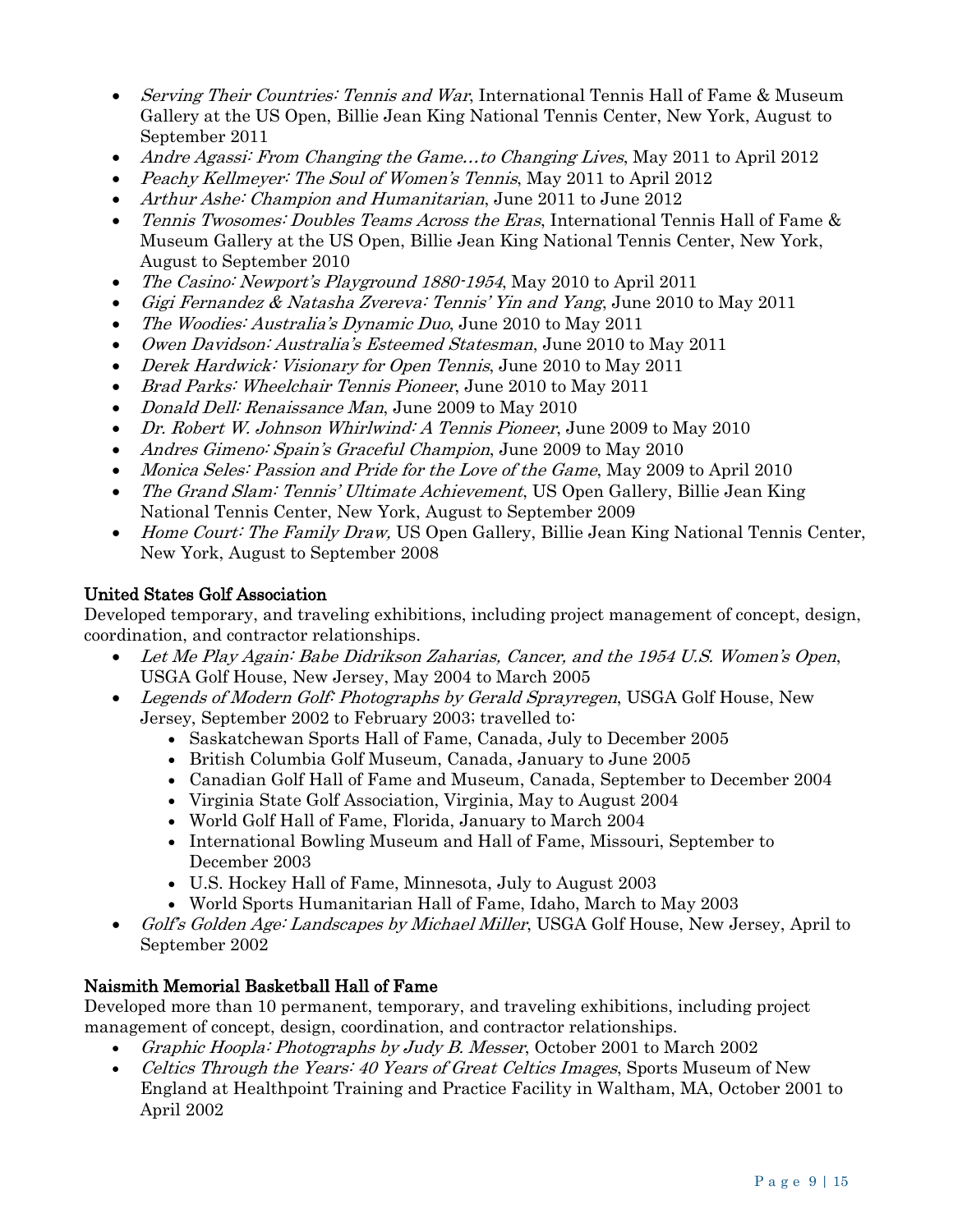- America's Game: Photographs by Brad Richman, July to December 31, 2001; travelled to: • Sports Museum of New England at Fleet Center, Boston, MA, February to July 2002
- Upper Deck: James Fiorentino Basketball Legends Gallery, June to October 2001
- Classics Caught on Film: Photographs by Dick Raphael, March to June 2000
- Freedom To Play: The Life and Times of Basketball's African American Pioneers, February 2001 to September 2002; travelled to:
	- Online exhibit: (hoophall.com), February 2002 to 2006
	- HUB-Robeson Galleries at Penn State University, March to May 2002
	- Georgia Sports Hall of Fame, Georgia, January to March 2002
	- Union Station, Washington D.C., February 2001
- Basketball Cards: 1911-1961, July 2000 to January 2001
- The Garden and All Its Glory: Photographs by Steve Lipofsky, August 1999 to May 2000
- Michael Jordan & Company: Photographs by Gerald Sprayregen, August 1999 to May 2000
- Soul of the Game: Photographs by John Huet, March to July 1998
- Heart and Soul: A Celebration of Women's Professional Basketball, August 1998 to August 2002

## Presentations and Teaching

#### Conference Presenter

- "Sports Museums as a Lens for Social Justice," New England Museum Association, Annual Meeting, Virtual Conference, November 2021
- "Court Time: Tennis History and Stewardship Tour (bus/walk), Preservation, Recreation and Sport, Historic Preservation Conference, Rhode Island Historical Preservation & Heritage Commission, East Providence, RI, April 2019
- "Newport's Playground: The Architecture of Recreation at the Newport Casino," Preservation, Recreation and Sport, Historic Preservation Conference, Rhode Island Historical Preservation & Heritage Commission, East Providence, RI, April 2019
- "America's Playground: Sports in Newport during the Gilded Age," New England Museum Association, Annual Meeting, Newport, RI, November 2013
- "Excellence at All Levels: Applying Standards at Your Museum," New England Museum Association, Annual Meeting, Newport, RI, November 2013
- "Revisiting Orphans in the Collection: Unclaimed and Abandoned Property," New England Museum Association, Annual Meeting, Burlington, VT, November 2012
- "Developing an Effective Collections Management Policy," New England Museum Association, Annual Meeting, Burlington, VT, November 2012
- "I Love My Job, But…Raises, Transitioning, and Advocating for More Responsibility," New England Museum Association, Young and Emerging Museum Professionals PAG Workshop Series, Tufts University, April 2012
- "Accreditation," New England Museum Association, Annual Meeting, Springfield, MA, November 2010
- "Finding Your Path," New England Museum Association, Annual Meeting, Nashua, NH, November 2009
- "A Marketplace of Community Initiatives," New England Museum Association, Annual Meeting, Newport, RI, November 2001
- "Photo Collections and Websites: To Digitize or Not to Digitize," North American Sports Library Network, Annual Meeting, Lake Placid, NY, October 1999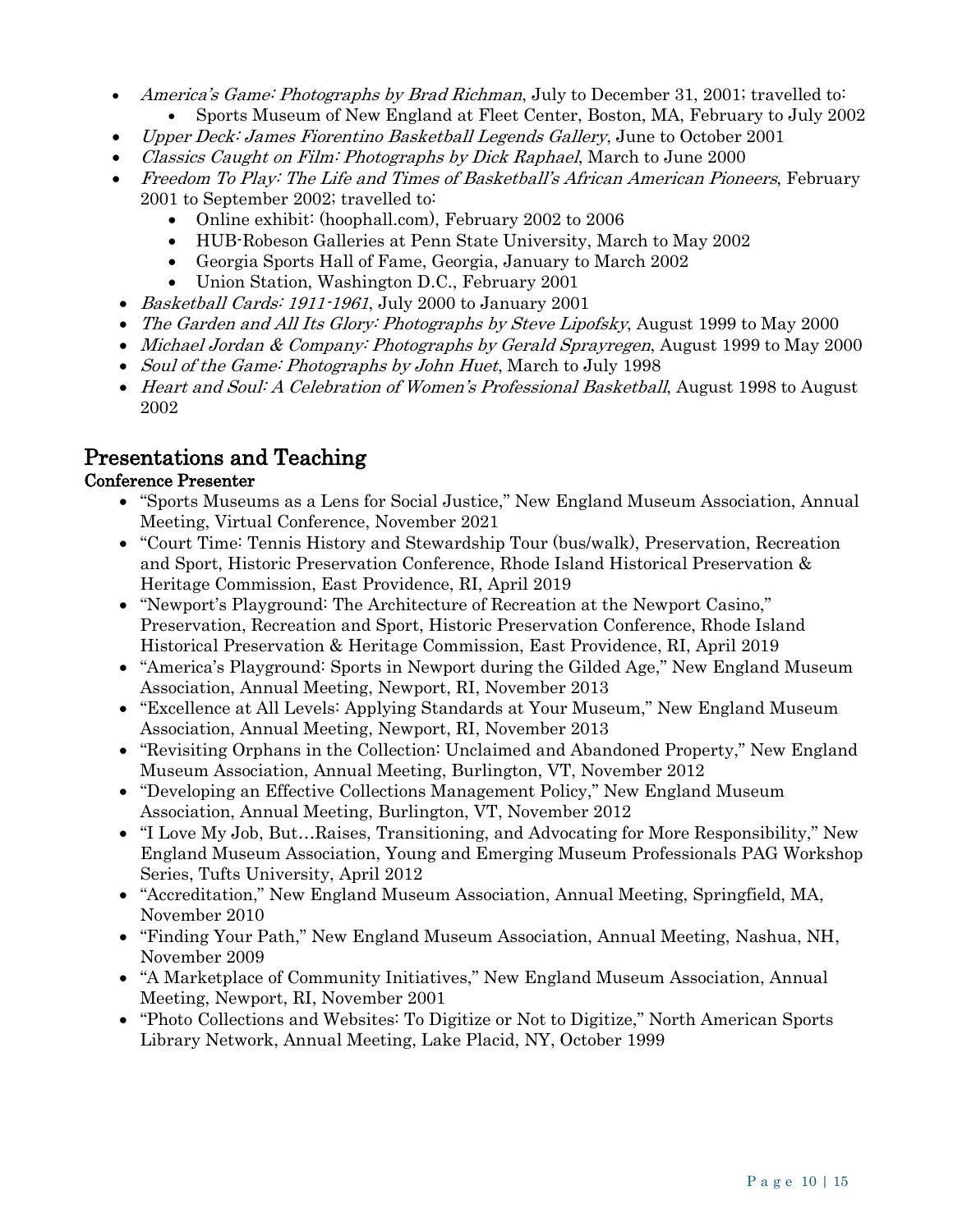#### Conference Session Chair

- "Technology and the Visitor Experience," New England Museum Association, Annual Meeting, Virtual Conference, November 2021
- "Getting Started on your Digitization Project," New England Museum Association, Annual Meeting, Stamford, CT, November 2018
- "Plugged In: Keeping the Buzz Going," New England Museum Association, Annual Meeting, Mystic, CT, November 2016
- "Building Sports Museums and Halls of Fame," Mid Atlantic Association of Museums, Building Museums Conference, Boston, MA, March 2015
- "Museum Leadership: Right Place, Right Job," Mid Atlantic Association of Museums, Annual Meeting, Brooklyn, NY, October 2006
- "Planning Collections Storage," Mid Atlantic Association of Museums, Building Museums Conference, Washington D.C., February 2006
- "Museum Leadership: The Next Generation," Mid Atlantic Association of Museums, Annual Meeting, Baltimore, MD, October 2005
- "Teamwork: How Sports Museums Work Together," Mid Atlantic Association of Museums, Annual Meeting, Newark, NJ, October 2003
- "Documenting Communities: French Canadians in New England," New England Archivists, Spring Meeting, Hanover, NH, May 2001
- "For Your Eyes Only: Television Newsfilm and Videotape Collections," New England Archivists, Spring Meeting, Hanover, NH, May 2001
- "Photographs, Rights and Reproduction: A Primer," New England Archivists, Fall Meeting, Durham, NH, November 1999

#### Speaker

- "Careers in Sports Museums," Master of Liberal Arts in Museum Studies, Harvard University Extension School, October 2008, 2010, 2011, 2012, 2013, 2014, 2015
- "Internship Seminar: Careers in Sports," M.A. in Archives and Public History, New York University, May 2008
- "Museum Collections: From Analog to Digital," Museum Technologies Course, Museum Studies Program, Seton Hall University, October 2005
- "Managing Photo Collections," Manuscript and Archives Course, School of Communication, Information and Library Studies, Rutgers University, Spring 2003
- "Preserving Your Association History: How to protect photographs and historical papers," International Association of Golf Administrators, Annual Conference. Sea Island, GA, November 2003
- "Race, Basketball and America 1900-1950," History of Sports and Physical Education course, Sports Management Program, UMASS-Amherst, November 1999

#### Instructor

• Co-taught, "Introduction to Building Restoration and Preservation Practices," Harvard University Museum Studies Program, Summer 2016

#### Thesis Director

• Master of Liberal Arts in Museum Studies, Harvard University Extension School, 2008 to 2013

#### Research Fellow

• John Nicholas Brown Center Research Fellowship, Brown University, Providence, RI. November 2008 to December 2009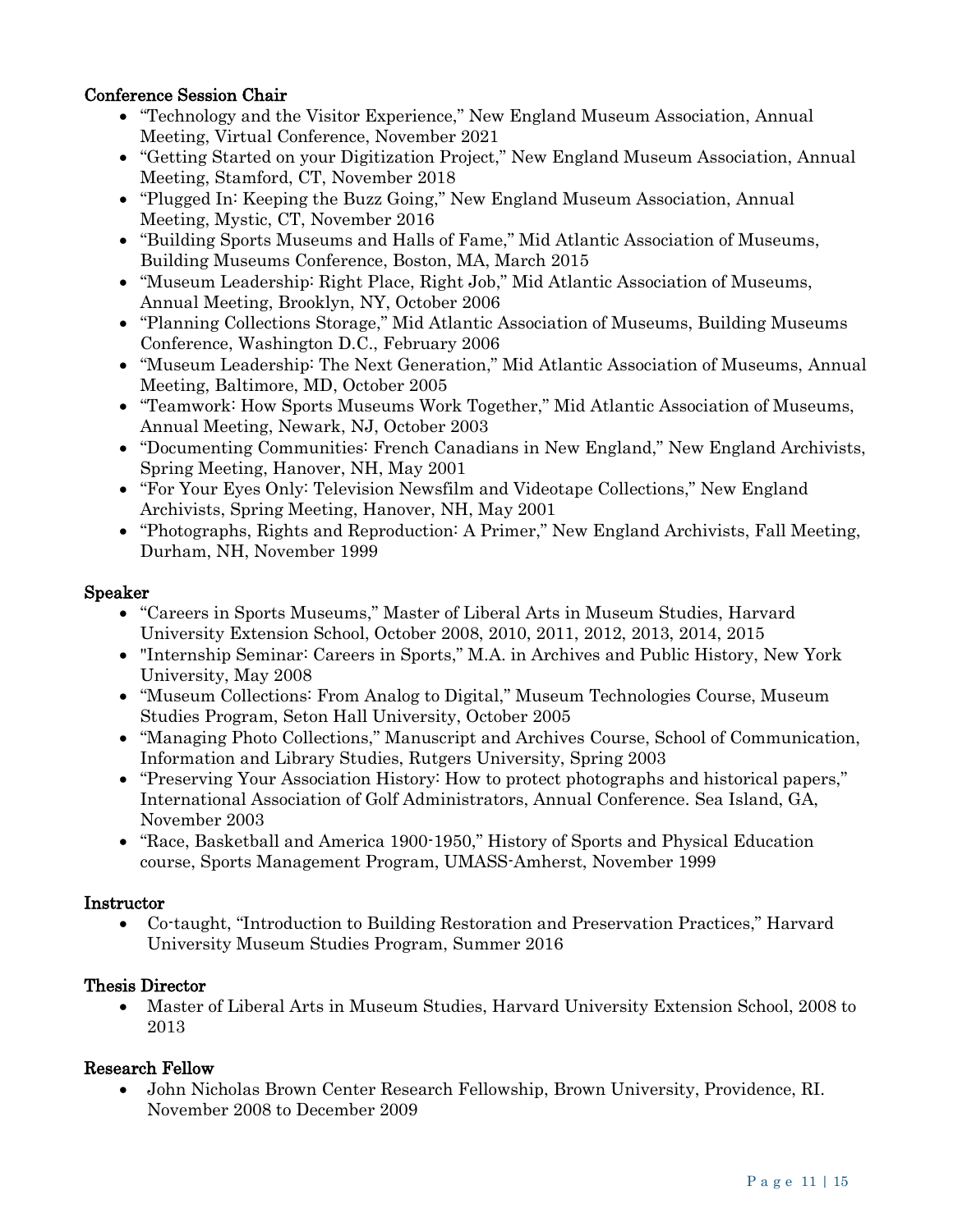## Publications

#### Books Under Contract

- KathrynLeann Harris with Douglas Stark editors, *Interpreting Sports at Museums and* Historic Sites, Rowman & Littlefield Publishers, Lanham, MD
- Robert Cvornyek and Douglas Stark editors, African Americans in Boston Sports: Essays on History, Race and Representation, University of Nebraska Press, Lincoln, NE
- Robert Cvornyek and Douglas Stark editors, *Boston's Black Athletes: Essays on Identity*, Culture, and Representation, Lexington Press, Lanham, MD
- The Original March Madness: The 1939 World Professional Basketball Tournament, University of Nebraska Press, Lincoln, NE

#### Books

- The James Naismith Reader: Basketball in His Own Words, University of Nebraska Press, Lincoln, NE, 2021
- Breaking Barriers: A History of Integration in Professional Basketball, Rowman & Littlefield Publishers, Lanham, MD, 2019
- When Basketball Was Jewish: Voices of Those Who Played the Game, University of Nebraska Press, Lincoln, NE, 2017
- Wartime Basketball: The Emergence of a National Sport during World War II, University of Nebraska Press, Lincoln, NE, 2016
- Shikey Gotthoffer, co-authored with Lance Gotthoffer. Maine Authors Publishing, Rockland, ME, 2015
- The SPHAS: The Life and Times of Basketball's Greatest Jewish Team, Temple University Press, Philadelphia, PA, 2011
- Tennis and the Newport Casino, Arcadia Publishing, Charleston, SC, 2011

#### Museum Articles

- "Beyond the Winning Score: The Sports Museum as a Lens for Broadening Understanding," New England Museums Now, NEMA, Fall/Winter 2020.
- "New Directions for Interpreting Sports at Museums and Historic Sites." *History News*: The Magazine of the American Association for State and Local History, Spring 2019
- "The State of the Playing Field," with Kathryn Leann Harris. The State of Museums: Voices from the Field, MuseumsEtc. Ltd, Cambridge, MA, 2018
- "Tennis Hall of Fame: A Museum Update," Journal of the Tennis Collectors of America No. 18, Autumn 2009
- "Mid-Career Professionals and Museum Leadership, "History News: The Magazine of the American Association for State and Local History, Summer 2008
- "Report: Naismith Memorial Basketball Hall of Fame Opens New Museum," Museum Archivist: Newsletter of the Museum Archives Section Society of the American Archivists, July 2001
- "Around and About: Making Moves at the Naismith Memorial Basketball Hall of Fame," NEA Newsletter (New England Archivists) April 1999: Vol. 26, No. 2: 23-25
- "Changes for Hoop Hall," Springfield Journal (Springfield, MA) April 23, 1998
- "Reports: Whitney Museum Archives Project," Museum Archivist: Newsletter of the Museum Archives Section Society of American Archivists, September 1997
- "Profile: Whitney Museum of American Art," Art Newsletter: The Archivist Round Table of Metropolitan New York, Inc., Summer 1997

#### Sports Articles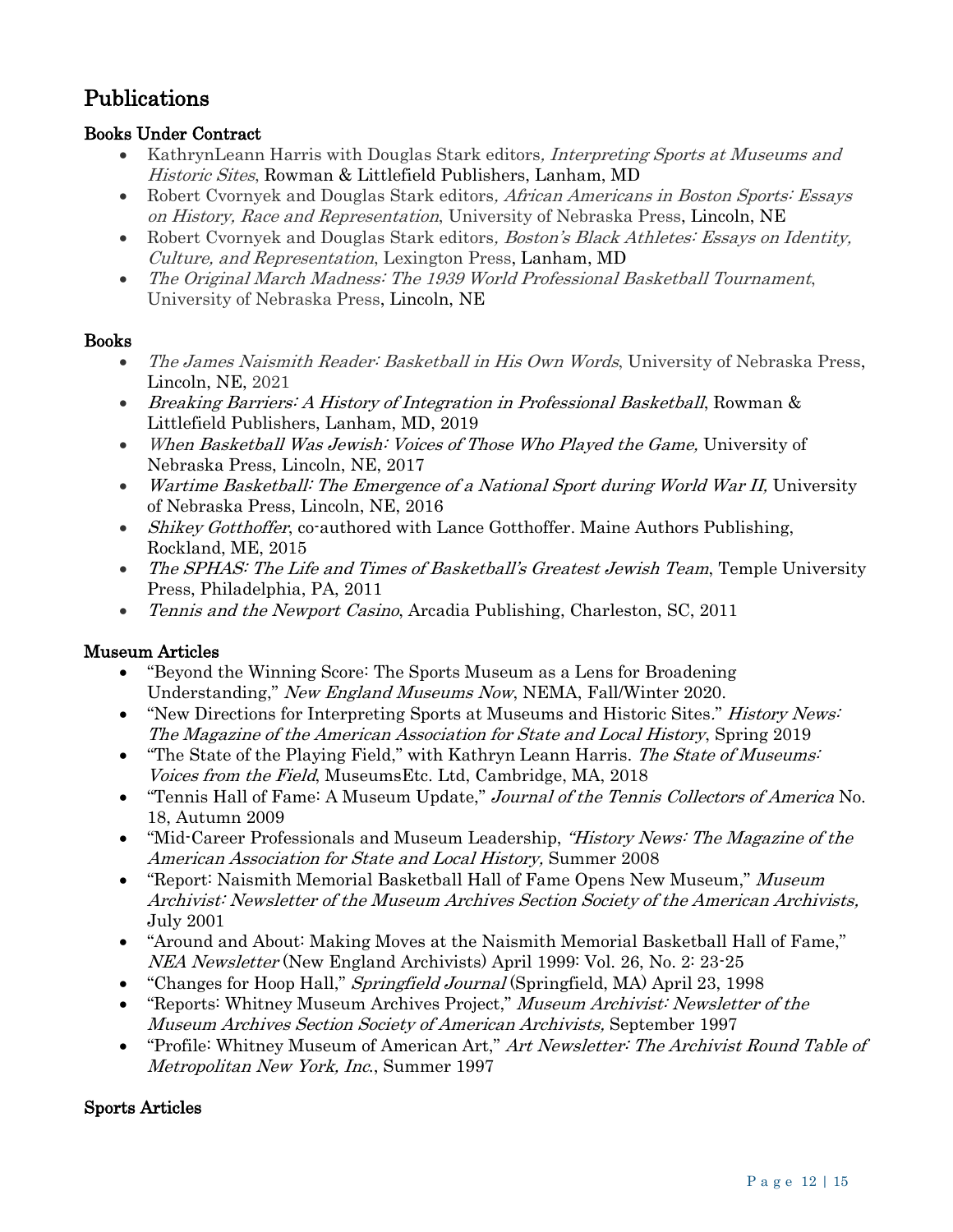- Hall of Fame Spotlight: Mike Coven, Summer 2021. <https://brandeis.prestosports.com/sports/msoc/2021-22/releases/CovenHOFSpotlight>
- Hall of Fame Spotlight: Pete Varney, Summer 2021. <https://www.brandeisjudges.com/sports/bsb/2020-21/releases/VarneyHOFSpotlight>
- The Encyclopedia of New England: The Culture and History of an American Region. Entry on Naismith Memorial Basketball Hall of Fame. Edited by Burt Feintuch and David H. Watters. Yale University Press, New Haven, CT, 2005
- The Encyclopedia of New Jersey. Entry on William Lowell. Edited by Maxine Lurie and Marc Mappen. Rutgers University Press, New Brunswick, NJ, 2004
- "St. Anthony's is alive, well, thanks to Bob Hurley Sr." *Eastern Basketball*, Pinehurst, NC, June 2003
- "From Penthouse to oblivion NYU finds happy middle ground," *Eastern Basketball*, Pinehurst, NC, April 2003
- "Farrell gives shot of inspiration to Lafayette mates, fellow diabetes," *Eastern Basketball*, Pinehurst, NC, March 2003
- "Trenton, NJ: Home of the first 'pro' game," *Eastern Basketball*, Pinehurst, NC, December 2002
- "Holyoke Reds: Basketball Champions of the World," Hall of Fame Tip Off Classic Program, Basketball Hall of Fame, November 29, 2002
- "The Original GM: During basketball's infancy, 1962 enshrinee Frank Morganweck kept the game moving forward," Enshrinement Program, Basketball Hall of Fame, September 27, 2002
- "Showtime: Few players have exhibited as much enthusiasm for basketball or displayed such an engaging personality both on and off the court as Earvin 'Magic' Johnson." Enshrinement Program, Basketball Hall of Fame, September 27, 2002
- "Icons of golf on view," *Golf Journal*, United States Golf Association, September 2002
- The Scribner Encyclopedia of American Lives: Sports Figures. Entries on John Havlicek, Calvin Murphy, Pete Newell, and Jim Pollard. Edited by Arnold Markoe. Gale Group, Farmington Hills, MI, 2002
- "Wat Misaka: An Asian Basketball Pioneer," Basketball Digest, February 2002
- "Road to The Final Four: Tom Jernstedt, the 2001 John Bunn recipient, has dedicated his life to making the NCAA Tournament the premier sporting event each year," By C.M. Newton with Douglas Stark, Enshrinement Program, Basketball Hall of Fame, October 5, 2001
- "Style and Substance: Curry Kirkpatrick, the 2001 Curt Gowdy print recipient, has infused his love of basketball into his writing, becoming one of the finest basketball writers the game has ever known," Enshrinement Program, Basketball Hall of Fame, October 5, 2001
- "Year of The Ref: Whether you love 'em or hate 'em, referees are an integral part of the game. The Class of 1961 featured four," Enshrinement Program, Basketball Hall of Fame, October 5, 2001
- "Holyoke Reds: Basketball champions of the world," The Sun, Holyoke, MA, August 9-15, 2001
- "Paving the Way: The National Basketball League," Basketball Digest, February 2001
- "Papa Jimmy: The grandson of James Naismith remembers the game's inventor as a delightful and sweet man who loved to laugh and have fun," By Stuart Naismith with Douglas Stark Hall of Fame Tip-Off Program, Basketball Hall of Fame, November 22, 2000
- "The Roots: Early Professional Leagues," By Robin Deutsch and Douglas Stark The Official NBA Encyclopedia Edited by Jan Hubbard. New York: Doubleday, 2000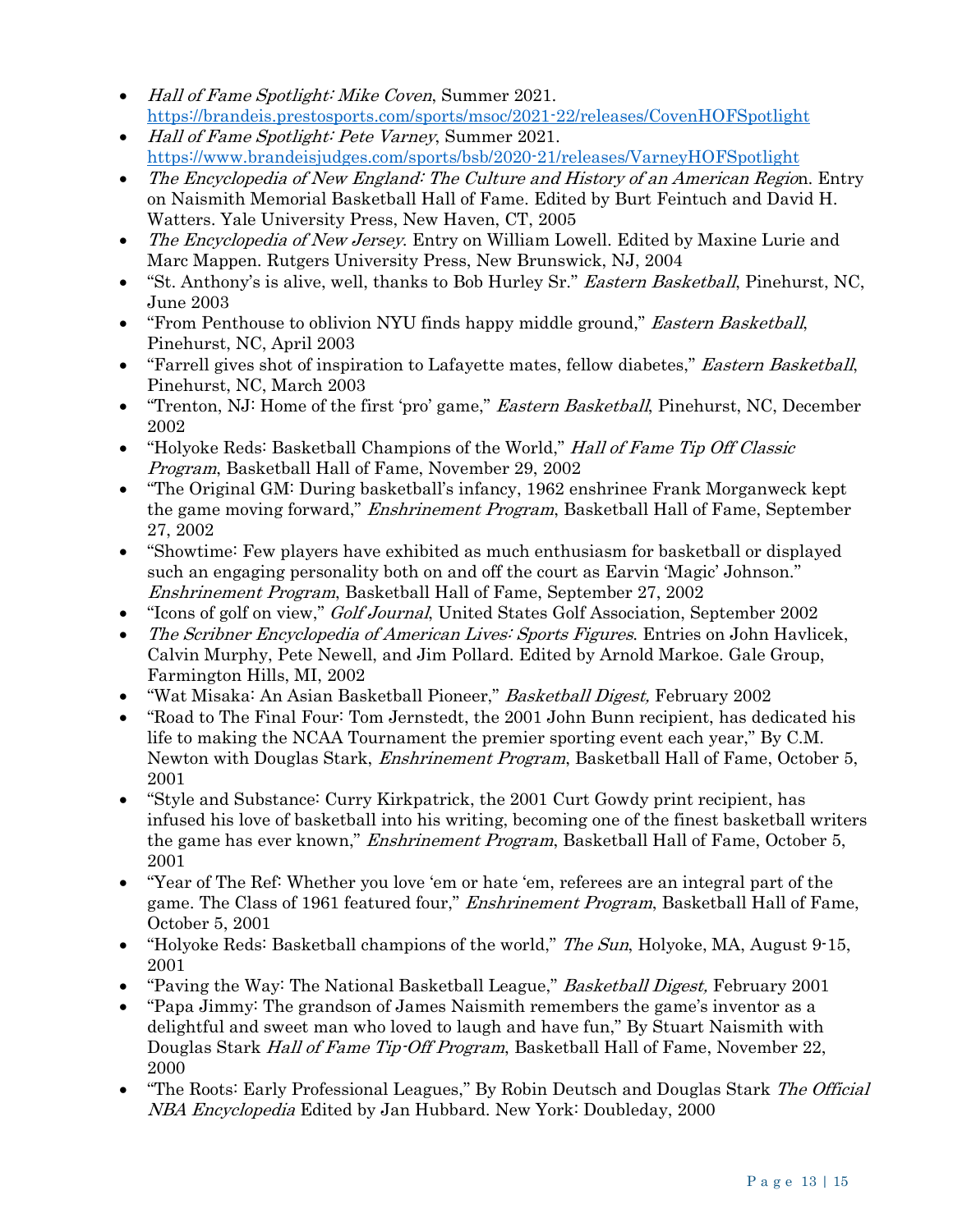- "Dr. James Naismith," By Robin Deutsch and Douglas Stark The Official NBA Encyclopedia Edited by Jan Hubbard. New York: Doubleday, 2000
- "Basketball's Clown Prince: Meadowlark Lemon, the 2000 John Bunn recipient, dedicated his life to making people smile and laugh and few did it better," By Marques Haynes and Douglas Stark Enshrinement Program, Basketball Hall of Fame, October 13, 2000
- "India's Rubber Man: Before he launched the UCLA dynasty, John Wooden was one of the finest basketball players in the first half of the twentieth-century," Enshrinement Program, Basketball Hall of Fame, October 13, 2000
- "Library Treasures at the Hall of Fame," Basketball Times, Pinehurst, NC, March 2000
- "How the Hall of Fame nominates and elects its members," By Doug Stark and Kim Lee Basketball Times, Pinehurst, NC, February 2000
- "Mikan vs. Knicks: George Mikan was the premier attraction in the NBA during the 1950s and fans came to see him play," By Ed Macauley and Douglas Stark Enshrinement Program, Basketball Hall of Fame, October 1, 1999
- "40 Glorious Years: The Basketball Hall of Fame began as an afterthought and has grown into the world's premier shrine to basketball," By Robin Jonathan Deutsch and Douglas Stark Enshrinement Program, Basketball Hall of Fame, October 1, 1999
- "Treasures of the Library," In the Paint: The Official Magazine of the Basketball Hall of Fame, Spring 1999
- "Something for Nothing: We choose the ten most lopsided trades in NBA history," Basketball Digest, March 1999
- "Between Football and Baseball," The Williston Northampton School Bulletin, The Williston Northampton School, January 1999
- "Desert Fever: With less off-the-court distractions and a set rotation this year, the Runnin' Rebels look to build on the momentum of last season's finish," Hall of Fame Tip-Off Classic Program, Basketball Hall of Fame, November 27, 1998
- "The Best Ever—A Look Back: Class of '68: The years have not forgotten about Red Auerbach, who many consider the best ever," *Enshrinement Program*, Basketball Hall of Fame, October 2, 1998

#### Book Reviews

- "History: The Vacation Package," Destination Culture: Tourism, Museums and Heritage by Barbara Kirshenblatt-Gimblett, Museum News, November/December 1999
- The New Museum Registration Methods by Rebecca A. Buck and Jean Allman Gilmore and The Administration of Television Newsfilm and Videotape Collection: A Curatorial Manual by Steven Davidson and Gregory Lukow, The American Archivist, Spring 1999
- "Good Vibes" History, The New History in an Old Museum: Creating the Past at Colonial Williamsburg by Richard Handler and Eric Gable, Museum News, November/December 1998
- New York Jews and the Great Depression by Beth S. Wenger The Bronx County Historical Society Journal, 34, Fall 1997

#### Exhibit Reviews

• "What the Doctor Ordered," Museum News, September/October 1999

## Select Media and Speaking Engagement Appearances

- Podcast, "Basketball's Philadelphia SPHAs with Doug Stark," Good Seats Still Available, March 21, 2021
- Interview, "*International Tennis Hall of Fame show*" Museum Access, Local Public Television/PBS Station, 2019.